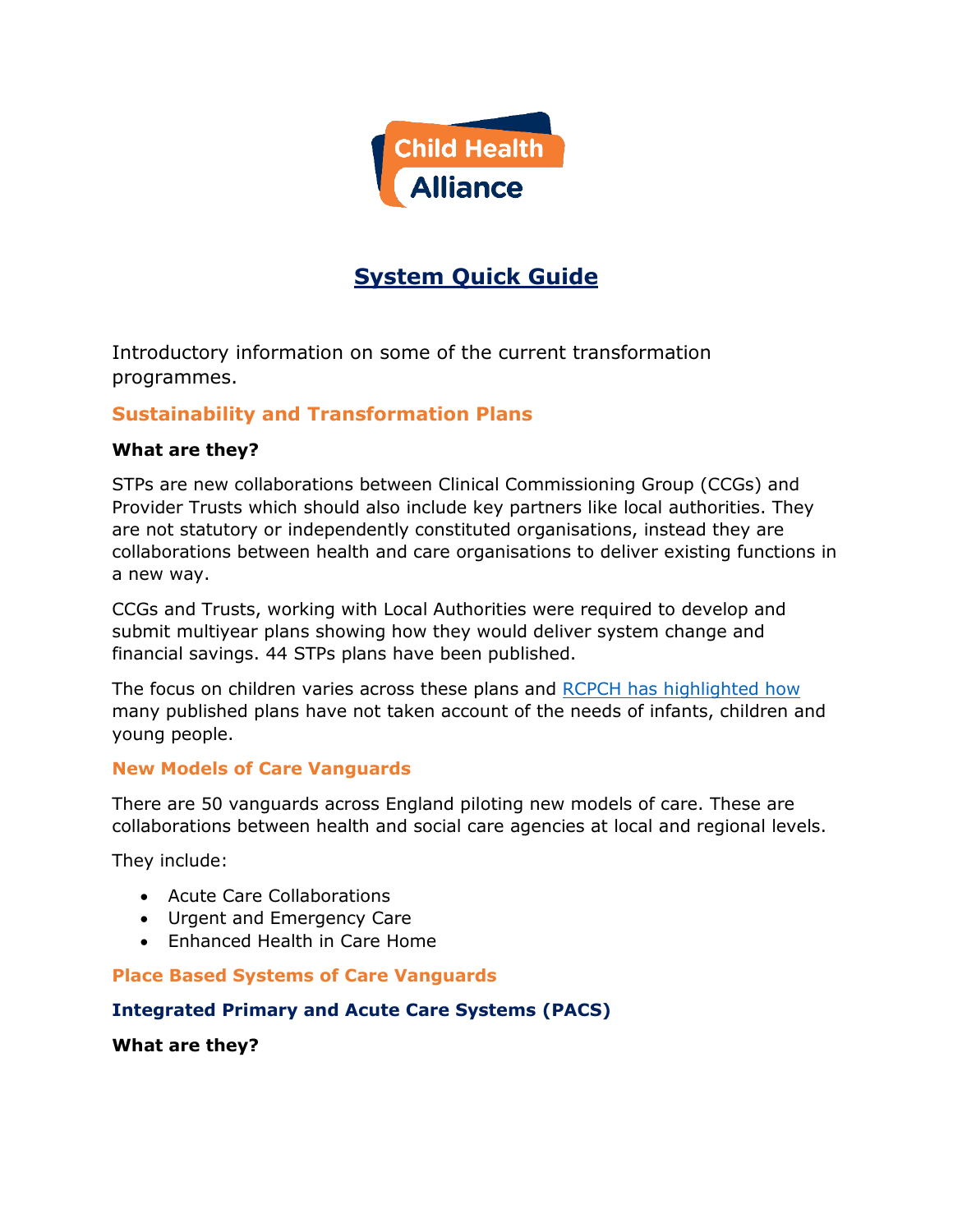PACS are a model for bringing together health and care providers to deliver a very wide range of services that are currently provided by a range of providers across physical and mental health, public health and social care.

PACS can include community services, acute services delivered in hospitals mental health and social care services.

#### **Aim**

To enable a shift of resources from reactive hospital care to prevention and community based interventions by coordinating cares across the spectrum of need. PACS will also support the planning and delivery of coordinated care through integrated, multi-disciplinary community based teams.

## **Multi Community Provider Contracts (MCPs)**

#### **What are they?**

MCPs are a model of accountable care delivery where a single contracted provider combines elements of both primary care and community based health services for a population.

A MCP contract is a hybrid variation of the NHS Standard contact and the contract for primary medical services that will set out the requirements and expectations of the provider.

## **Aim**

The purpose of an MCP is to improve integration of services and provide services organised around a "care hub" model, redesigning the planning and delivery of care to its local population in a fundamental way

The contract will run for an extended period of time - 10-15 years.

## **Accountable Care Systems/ Accountable Organisations**

#### **What are they?**

Accountable Care Systems/ Organisations are envisaged as a next stage, or "evolved" STPs with more integration between partners, moving towards a single organisation accountable for health and wellbeing.

**Eight [areas](https://www.england.nhs.uk/2017/06/nhs-moves-to-end-fractured-care-system/)** are currently developing plans to take Accountable Care Organisations forward.

## **Aim**

The vision behind Accountable Care organisations is a more formally integrated health system that can deliver improved care and reduced costs by reducing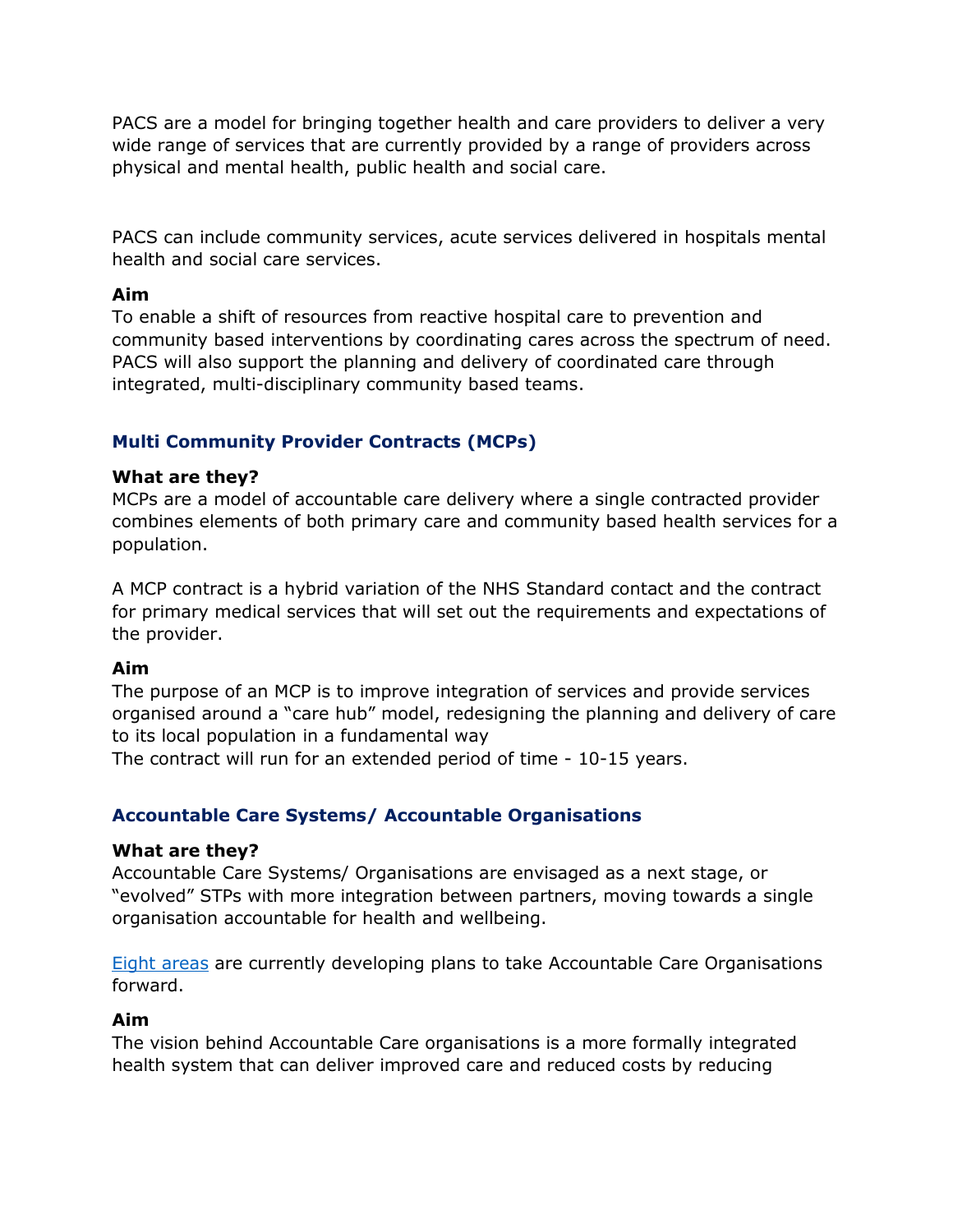duplication of effort, gaps in provision and the negative impact of financial incentives that reward and encourage.

## **Integrated Personal Commissioning (IPC)**

#### **What is it?**

An NHS England led programme supporting redesign of health and social care services around those with complex, long terms needs. This includes the delivery of integrated personal health budgets.

The ten original early adopter areas have been joined by an additional ten sites, with an ambition to reach over 300,000 people by 2018/19.

#### **Aim**

IPC aims to empower people to have more choice and control over their own health, care and wellbeing by redesigning services around those with complex, long terms needs. This includes developing and delivering integrated personal health budgets.

## **National Delivery Programmes**

## **Children and Families Act**

#### **What is it?**

New legislation requiring joint commissioning and integration of education, health and social care services for disabled children and young people and those with special education needs. It aims to improve outcomes for disabled children and young people and those with special education needs and their families by improving joint commissioning and introducing Education, Health and Care Plans.

## **Transforming Care**

#### **What is it?**

The Transforming Care Programme is a joint programme to improve planning and support for people with learning disability, autism and mental health conditions. It aims to reduce the use of inappropriate institutional placements in Assessment and Treatment Units and improve provision in the community.

48 Transforming Care Partnerships have formed across England to implement the new service model and carry out Care, Education and Treatment Reviews.

## **Future in Mind Local Area Transformation Plans**

**What are they?**